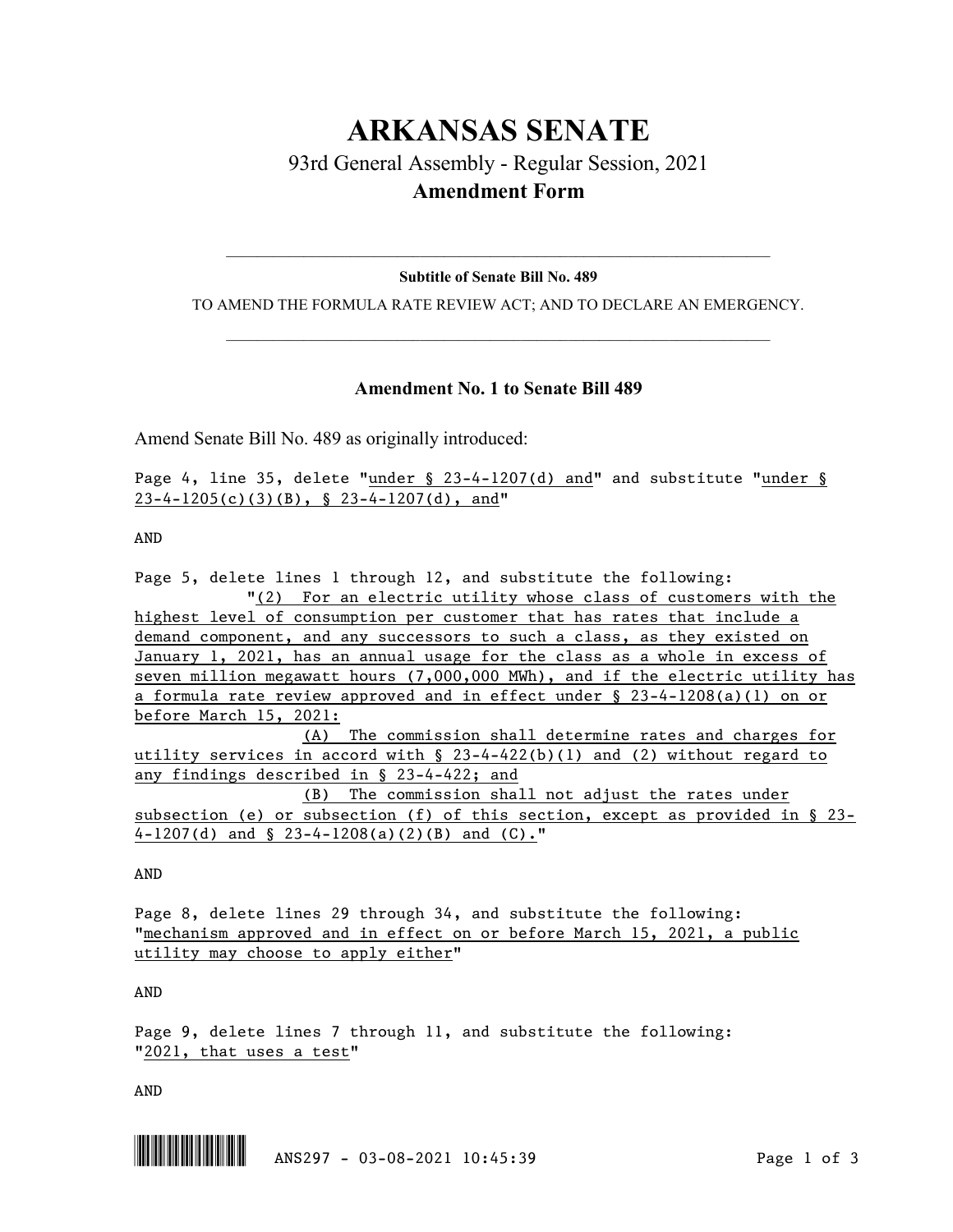Page 9, delete lines 16 through 20, and substitute the following: "the public utility shall"

#### AND

Page 9, delete lines 26 through 31, and substitute the following: "commences after January 1, 2021, the public utility shall follow subdivision  $(e)(4)(B)(ii)$  of this"

## AND

Page 10, line 11, delete "charges remain" and substitute "charges shall remain"

#### AND

Page 11, line 15, delete "§ 23-4-422 and" and substitute "§ 23-4-422(b)(2) and § 23-4-422(d)(2) and"

AND

Page 11, line 34, delete "five-year"

AND

Page 12, delete lines 4 through 7, and substitute the following: "MWh):

(a) An electric utility may request, and the commission shall approve, an extension of the term of the formula rate review mechanism by a period of five (5) years beyond the initial five-year term, provided the request is made on or before March 15, 2021; and (b) Any requests for an extension of the initial term of a formula rate plan mechanism made after March 15, 2021, shall be subject to subdivision  $(a)(2)(A)(i)$  of this section. (B) As part of any extension of the initial term of a"

## AND

Page 12, line 15, delete "§ 23-4-422 using" and substitute "§ 23-4-422(b)(2) and § 23-4-422(d)(2) using"

AND

Page 12, line 20, delete "five-year"

AND

Page 13, delete line 34, and substitute the following: "with a demand component, the public utility may establish and the commission shall approve a maximum level"